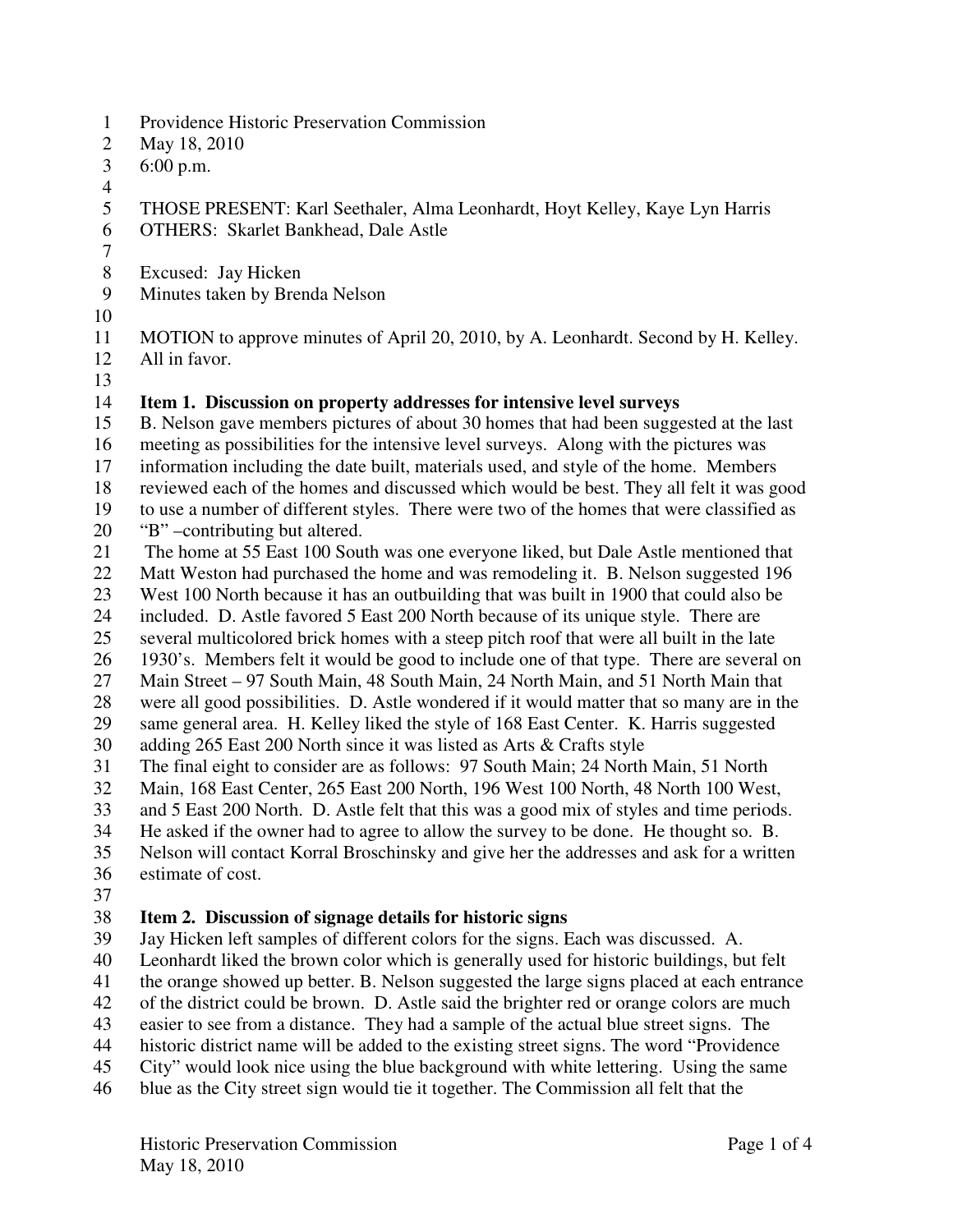1 pumpkin orange color background with white lettering and a black lamppost would be

- 2 the best. B. Nelson will let Jay Hicken know and see where to go from here.
- 3

# 4 **Item 3. Update on the proposed museum**

- 5 Skarlet Bankhead, City Administrator, explained that she had called Tom Singleton about
- 6 doing an appraisal on the home on North Main that is being considered as a future
- 7 museum. He asked if we wanted the appraisal to reflect the historic value or just as an
- 8 ordinary home. It would be a little more expensive to add the historic value since the
- 9 appraiser would have to do some research. It might also change the appraised value of
- 10 the home. D. Astle felt the home would be valued higher as a home rather than a
- 11 museum. A. Leonhardt added that it is a corner lot and there is a lot of acreage with the 12 home.
- 13 D. Astle felt we should base the appraisal on fair market value and then add some for
- 14 historical value. He reminded the members about the purchase of the corner lot at 200
- 15 North and 300 East. The City paid a little more for that property than it appraised, but it
- 16 was needed to improve the intersection. This property may be the same worth more to 17 the City as a future museum – than it appraises for.
- 18 A. Leonhardt asked if Tom Singleton would be doing the appraisal. S. Bankhead said no,
- 19 he only does commercial buildings. T. Singleton gave several suggestions for other
- 20 appraisers.
- 21 S. Bankhead reminded the Commission that the City has no money to purchase the home
- 22 at this time. The City did not get as much RAPZ tax money as they had hoped. This
- 23 project was not considered this year with the RAPZ funds, but could possibly be for next
- 24 year. A. Leonhardt suggested we put money to hold the property. K. Harris said the
- 25 owners are not losing money because they still have renters in the home. D. Astle also
- 26 agreed that an option on the property would be good because then we would have first
- 27 right of refusal if the owners decided to sell the home before we had funding arranged. S.
- 28 Bankhead said we may need to look for private donations. K. Harris said there may be

29 grants available for this type of thing. Everyone agreed that we should get the home

- 30 appraised so we will be ready for the next step.
- $\frac{31}{32}$

# 32 **Item 4. Discussion on possible ordinances for the historic district**

- 33 S. Bankhead said the first thing to decide is how important it is to preserve the historic
- 34 district we have. She felt that the area defined as the district is too large an area to add 35 restrictions to. She acknowledged that it was necessary to use this large an area to get the
- 36 percentage necessary of contributing homes to apply for a historic district.. However, she
- 37 felt we should define a smaller area. Many homes in the downtown area are being
- 38 purchased and remodeled. If it is important to preserve the area, we need to get
- 39 ordinances in place to do so. If not, why did we put so much time and money into
- 40 creating the area?
- 41 K. Harris wondered about requiring lots to be cleaned up. Do we have any "teeth" in the
- 42 ordinances to require this? D. Astle explained that it is very difficult to enforce clean lots
- 43 ordinances since "clean" is in the eye of the beholder. Unless it becomes a health issue or
- 44 a fire hazard, it is pretty hard to enforce. D. Astle suggested doing an overlay zone over a
- 45 smaller area and have the ordinances apply to that area. Still, the Planning Commission
- 46 and City Council have to agree to these ordinances and there would have to be public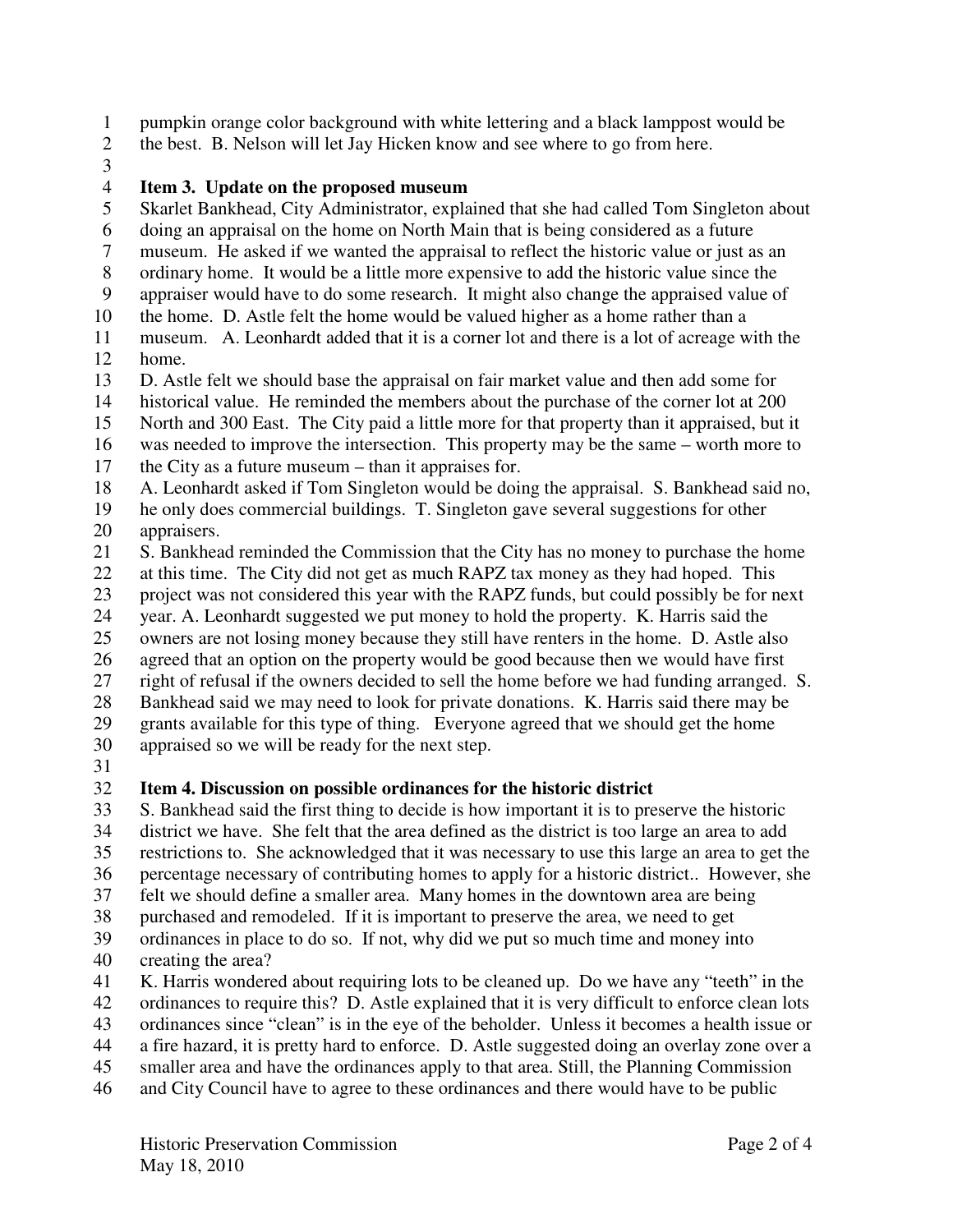- 1 hearings before the ordinances are passed. Ordinances need to have some way to
- 2 measure the outcome. For example, just saying that a yard should be kept clean is too
- 3 vague and very difficult to enforce. Wording must be very specific.
- 4 H. Kelley said he envisioned only having about 4 blocks surrounding the core of the town
- 5 as the district. B. Nelson added that we cannot change the historic district as it has been
- 6 accepted, but we could make the ordinances only applicable to the overlay area within the
- 7 district. D. Astle mentioned that there is a large concentration of homes between 100
- 8 North and 200 South. H. Kelley explained that in Indiana they take everything from City
- 9 Hall two blocks each way to create their historic district. D. Astle cautioned that there
- 10 will be some newer homes mixed in with the historic homes, and the ordinances will have 11 to apply to them as well. There may be some disgruntled people.
- 12 S. Bankhead asked members to consider the building site itself. She referred to the home
- 13 Matt Weston remodeled that had belonged to Theron Campbell at the corner of 100 South
- 14 Main. She felt Mr. Weston did a nice job on the remodeling, but he completely changed
- 15 the look of the historic home that was there. If we want to preserve these homes, do we 16 want to restrict making changes such as Mr. Weston did?
- 
- 17 S. Bankhead felt we need to keep the ordinances simple. She suggested keeping within
- 18 certain architectural styles, and showing examples of what we would like to see. She also
- 19 reminded members that in the heart of the District is a commercial area. There needs to
- 20 be ordinances that deal with commercial business sites as well. D. Astle agreed that we
- 21 should not try to micromanage as he feels Logan City has done with their commercial.
- 22 H. Kelley felt that this commission should suggest what type of trees to plant on streets,
- 23 sidewalks, etc. We could work with people to improve and keep up the District.
- 24 S. Bankhead said we are only concerned with sites, setbacks, sideyards, etc. not building
- 25 issues. The Building Dept. will handle Code issues. If a property owner wants to 26 demolish a building, they may have to come before the Commission first. H. Kelley
- 27 didn't feel we had the right to deny the owner of his property rights.
- 28 K. Harris suggested that we look over the information that has been distributed other
- 29 cities design standards in historic districts and pick out what we feel we would like in
- 30 our ordinance. S. Bankhead said we also need to decide what area we want the overlay
- 31 historic district to be. H. Kelley noted that there are still a lot of building sites in the City 32 and we don't want to discourage people from building.
- 33 S. Bankhead stated that we need to decide on the area and the house styles. D. Astle said
- 34 there is a lot of interest in log homes currently. Is that something we would allow? What 35 about dome homes? Do we want to stick to Victorian homes?
- 36 MOTION by K. Harris that we study the sample ordinances and come to the next meeting
- 37 with ideas of what ordinances would fit for Providence. Second by H. Kelley. All in 38 favor.
- 39

# 40 **Item 5. Discussion on possible replacements for departing Commissioners**

- 41 K. Seethaler asked members if they had any suggestions for replacements for the two
- 42 members that have resigned. B. Nelson suggested Jon Mock, who lives in a historic
- 43 home in the District; Gordon Allred, who teaches history at the high school and also lives
- 44 in a historic home in the District; and Lanny Herron, who is an architect.